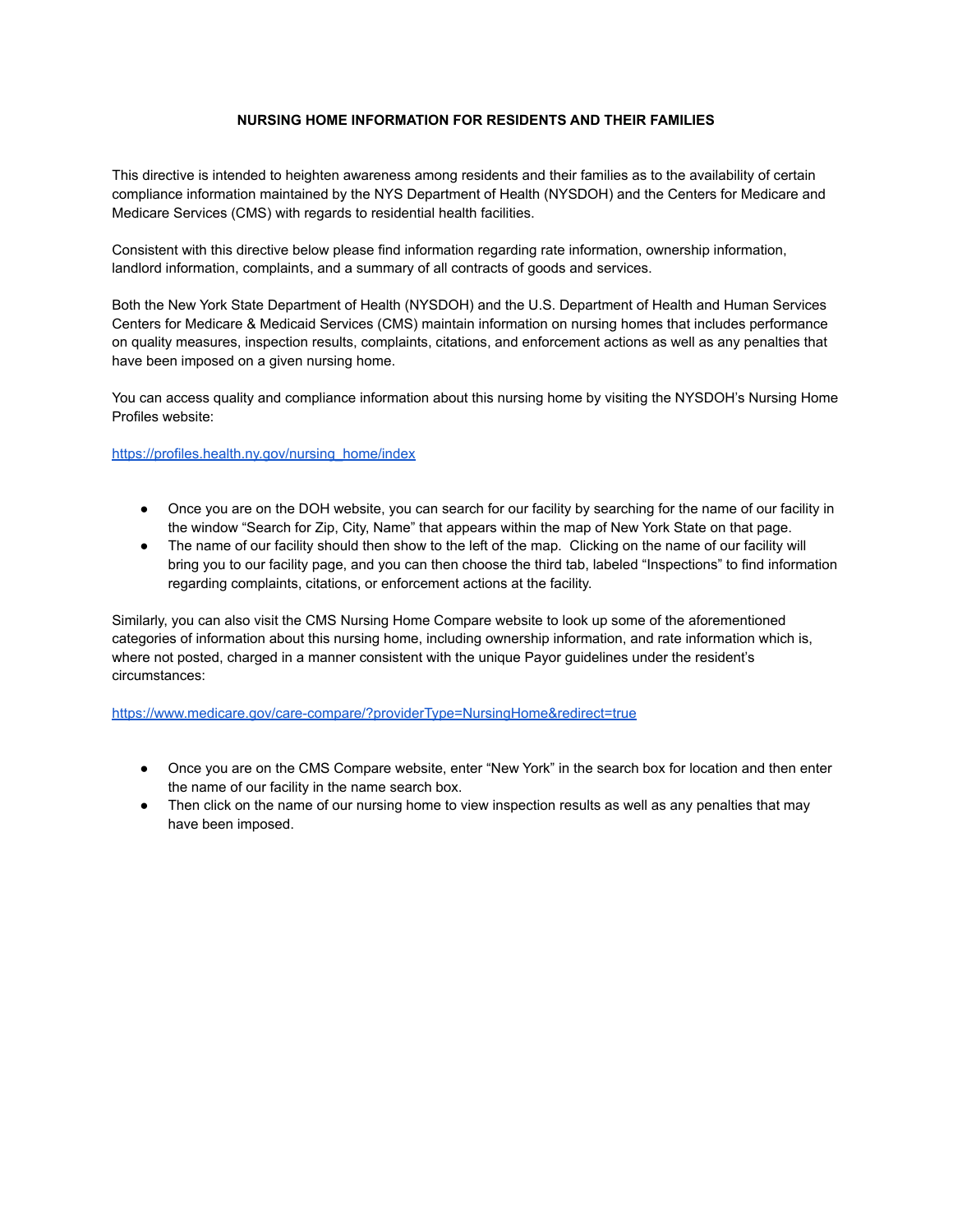Finally, a summary of our vendor agreements, including goods and services and landlord information can be found here:

| <b>Service</b>                  | Vendor                                                |
|---------------------------------|-------------------------------------------------------|
| <b>Activities Supplies</b>      | <b>WB Mason</b>                                       |
| Administrative services         | CareRite Centers*                                     |
| <b>AR Software</b>              | National Care Systems                                 |
| Cable TV                        | Digital Media                                         |
| Carting                         | AAA Carting and<br>Rubbish Removal                    |
| Carting                         | Evergreen Waste                                       |
| Cell Phones                     | Verizon Wireless                                      |
| Claims Data Analyzer            | Core Analytics, LLC                                   |
| Clinical Equip Rental           | <b>Accelerated Care Plus</b><br>Leasing               |
| <b>Compliance Consulting</b>    | Zimmet Healthcare<br>Services Group                   |
| <b>Contracted Services</b>      | CareRite Services LLC*                                |
| <b>Contracted Services</b>      | Case Management<br>Solutions LLC*                     |
| <b>Contracted Services</b>      | Comprehensive<br>Healthcare Solutions*                |
| Corporate Compliance<br>Program | Med Net Compliance                                    |
| <b>Delivery Services</b>        | Economy Freight                                       |
| Dental                          | Dentserv                                              |
| Dietary Purchase Serv           | Goldstream Water                                      |
| Dietary Purchase Serv           | Pure Stream Water                                     |
| Dietary Supplies                | Laymen Global                                         |
| Dietary Supplies                | Santec/Cleanslate<br>Group LLC                        |
| Document Shredding              | Crown Care                                            |
| Electric                        | Con Edison                                            |
| Equip Rental                    | On.Care LLC                                           |
| Equip Rental                    | Optima Healthcare<br>Solutions/ Net Health<br>Systems |
| Equip Rental                    | PointClickCare                                        |
| Equip Rental                    | ScentAir                                              |
| Equip Rental                    | SimpleLTC, Inc.++                                     |
| Equip Rental                    | Solamed                                               |
| Equip Rental &<br>Supplies      | <b>H&amp;R Healthcare</b>                             |
| <b>Equipement Rental</b>        | <b>Advanced Entry</b>                                 |
| Food                            | Cream-O-Land Dairy                                    |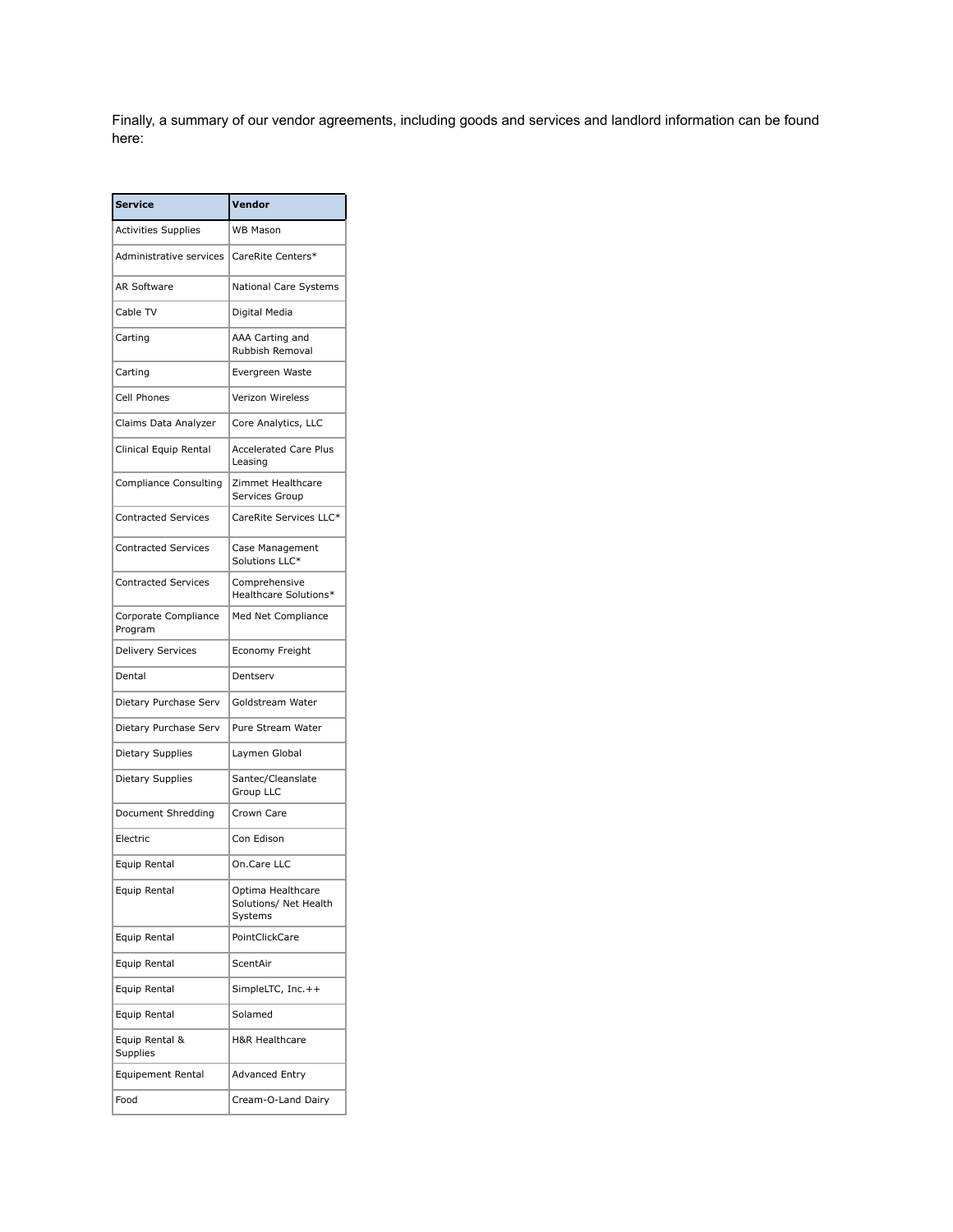| Food                                  | Duso Food Distributors                   |
|---------------------------------------|------------------------------------------|
| Food                                  | Rockland Bakery                          |
| Food                                  | S. Bertram                               |
| Food                                  | Smarter Bev                              |
| Food                                  | Yorkville Coffee<br>Company              |
| Medical supplies                      | Tri-State Surgical<br>Supply & Equipment |
| Housekeeping Supplies                 | Label Tape Systems                       |
| Housekeeping Supplies                 | Supplyworks-The<br>Home Depot Pro        |
| Insurance                             | American Plan<br>Administrators          |
| Insurance                             | Pro Benefits<br>Administrators           |
| Insurance                             | Whitestone Insurance<br>Company*         |
| Internet                              | Verizon                                  |
| IT Phone Systems                      | Avi Blonder<br>Communications Inc.       |
| <b>IT Services</b>                    | GreySignal                               |
| <b>IT Services</b>                    | My IT Crew Inc                           |
| It Services                           | <b>CCI Systems</b>                       |
| Laboratory                            | BioReference<br>Laboratories             |
| Landlord                              | West Ledge Property<br>$LLC*$            |
| Laundry Purch Serv                    | Unitex Textile Rental<br>Corp            |
| Laundry Services                      | <b>Med-Apparel Services</b>              |
| Laundry Supplies                      | GreenEx                                  |
| <b>Limited Contracted</b><br>Services | MN Consulting*                           |
| Maintenance services                  | Nouveau Elevator                         |
| Maintenance services                  | Aqua Vize Inc.                           |
| Maintenance Supplies                  | <b>Steve Bruney</b>                      |
| Maintenance Supplies                  | Tempaire of<br>Westchester INC.          |
| Maintenance Supplies                  | <b>Top Repairs</b>                       |
| <b>Medical Services</b>               | Essen Medical<br>Associates, PC          |
| <b>Medical Services</b>               | Anthony Salem                            |
| <b>Medical Services</b>               | Progressive Care<br>Medical Group, PLLC  |
| <b>Medical Supplies</b>               | Allstate Medical                         |
| <b>Medical Supplies</b>               | <b>Briggs Healthcare</b>                 |
| <b>Medical Supplies</b>               | Direct Supply                            |
| <b>Medical Supplies</b>               | Gerimedix                                |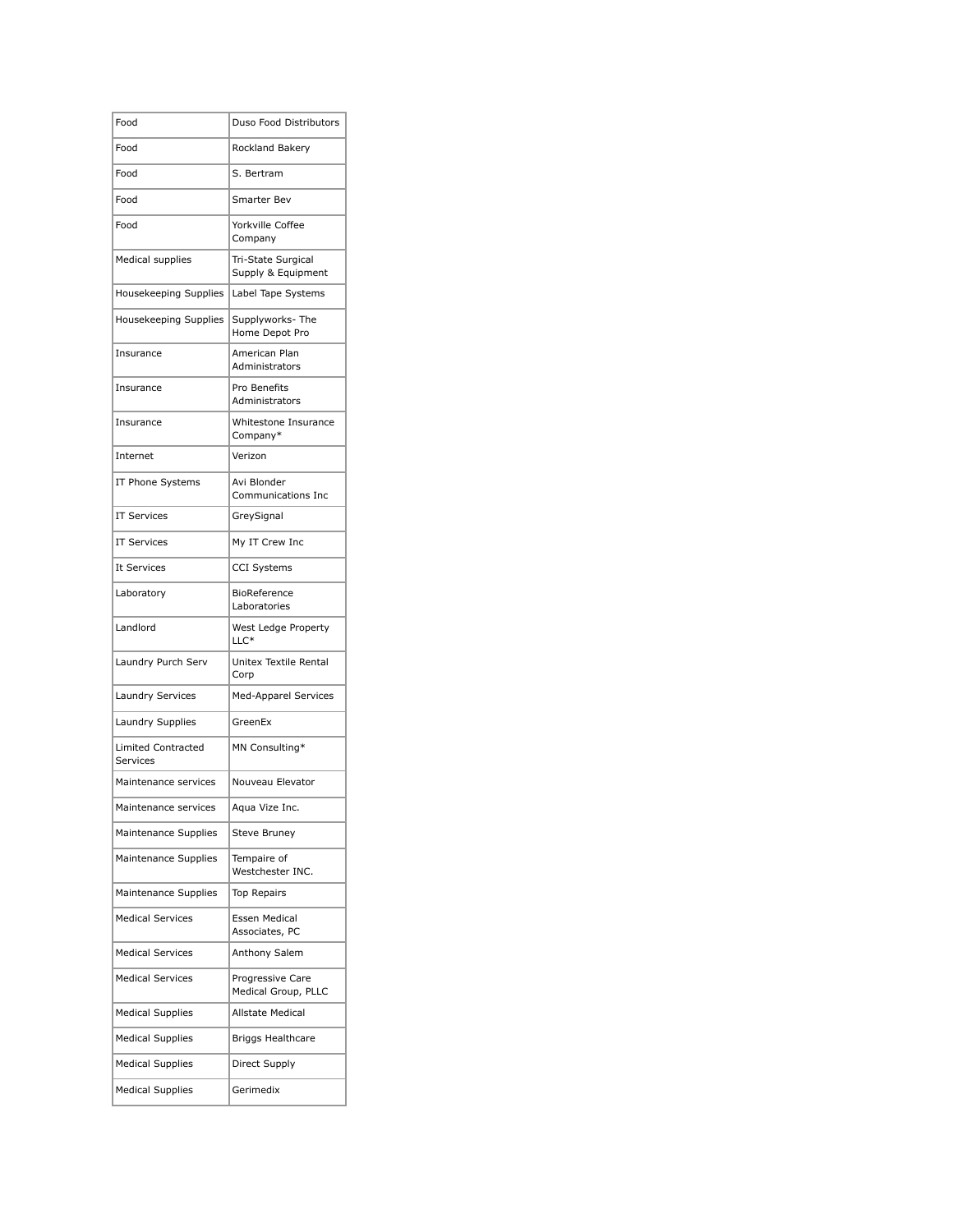| <b>Medical Supplies</b>                       | <b>Integrated Medical</b><br>Systems, Inc |
|-----------------------------------------------|-------------------------------------------|
| <b>Medical Supplies</b>                       | MBS Ltd.                                  |
| <b>Medical Supplies</b>                       | Med Part*                                 |
| <b>Medical Supplies</b>                       | MedaCure                                  |
| <b>Medical Supplies</b>                       | Medacure Inc-Capflow                      |
| <b>Medical Supplies</b>                       | Medline Industries,<br>Inc.               |
| <b>Medical Supplies</b>                       | Supplyline                                |
| <b>Medical Supplies</b>                       | Us Foods Metro                            |
| <b>Medical Supplies</b><br>Maintenance        | Medair Repair                             |
| Medical Waste Disposal                        | Approved Storage And<br>Waste             |
| Non Emergency<br>Transport                    | Ace Ambulette                             |
| Non Emergency<br>Transport                    | Act Now taxi                              |
| Non Emergency<br>Transport                    | Express Ambulette Inc                     |
| Non Emergency<br>Transport                    | Shalom Ambulette                          |
| Non Emergency<br>Transport                    | Sunrise Ambulette                         |
| Nursing Agency                                | AHS Staffing, LLC                         |
| Nursing Agency                                | <b>Empro Staffing</b><br>(StaffBlue)      |
| Nursing Agency                                | Floral Agency LLC                         |
| Nursing Agency                                | Regional Care Network<br>LLC              |
| Nursing Agency                                | Towne-Brooklyn                            |
| <b>Nursing Services</b>                       | <b>IV National LLC</b>                    |
| <b>Office Supplies</b>                        | <b>Atlantic Tomorrows</b><br>Office       |
| Office Supplies                               | <b>Office Basics</b>                      |
| Payroll software                              | Viventium Software                        |
| Pharmacy Consultant                           | Integra Scripts                           |
| Pharmacy Consultant                           | Long Term Solutions                       |
| Postage                                       | FedEx                                     |
| Radiology Services                            | <b>Patient Care Associates</b>            |
| Recruitment                                   | Apploi Corp                               |
| Security - Fire Alarm<br>maint and Monitoring | All Safe Fire Protection                  |
| Security - Fire Alarm<br>maint and Monitoring | Croker Fire Safety<br>Corp.               |
| <b>Security Supplies</b>                      | Haight Fire Equipment<br>Supply           |
| Supplies                                      | <b>HD Supply</b>                          |
| Supplies                                      | <b>J&amp;J Distributors, LLC</b>          |